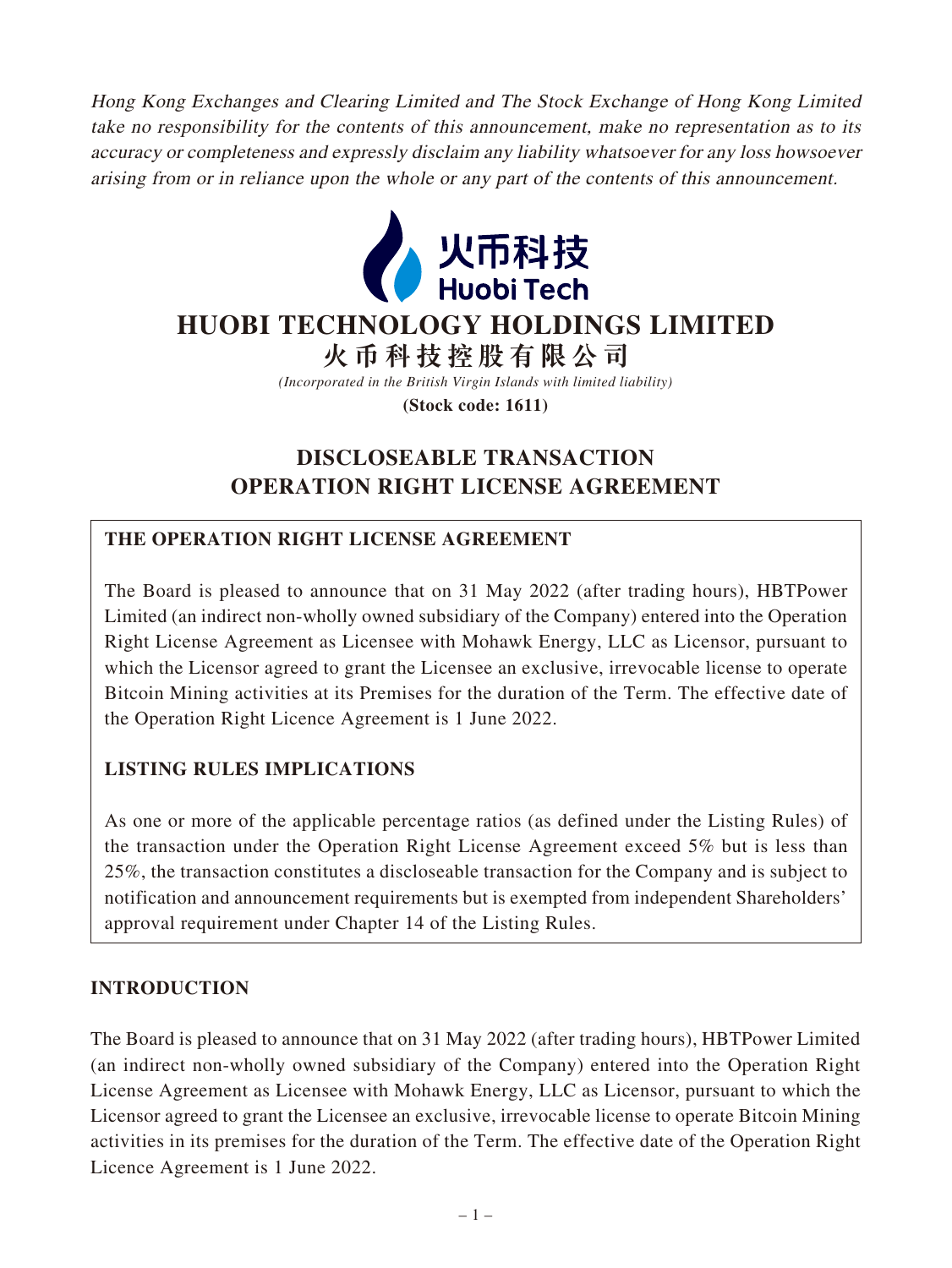## **OPERATION RIGHT LICENSE AGREEMENT**

The principal terms of the Operation Right License Agreement are set out as below:

| <b>Effective Date</b>   |                                                                                                                                                          | 1 June 2022                                                                                                                                                                            |
|-------------------------|----------------------------------------------------------------------------------------------------------------------------------------------------------|----------------------------------------------------------------------------------------------------------------------------------------------------------------------------------------|
| <b>Parties</b>          | (i)                                                                                                                                                      | HBTPower Limited as Licensee; and                                                                                                                                                      |
|                         | (ii)                                                                                                                                                     | Mohawk Energy, LLC as Licensor.                                                                                                                                                        |
|                         | Parties.                                                                                                                                                 | To the best of the Directors' knowledge, information and<br>belief, and having made all reasonable enquiries, the Licensor<br>and its ultimate beneficial owners are Independent Third |
| <b>Scope of License</b> | The Licensor grants the Licensee an exclusive, irrevocable<br>license to operate Bitcoin Mining activities at the Premises,<br>which includes rights to: |                                                                                                                                                                                        |
|                         | (i)                                                                                                                                                      | run, operate and manage the mining field located in<br>the Premises and to conduct Bitcoin Mining or other<br>cryptocurrency mining activities therein;                                |
|                         | (ii)                                                                                                                                                     | utilize the electricity facilities and mining machines at<br>the Premises;                                                                                                             |
|                         |                                                                                                                                                          | (iii) administer, arrange and dispatch employees employed<br>by Licensor on behalf of Licensee to conduct Bitcoin<br>Mining at the Premises; and                                       |
|                         |                                                                                                                                                          | (iv) take all other actions necessary or advisable in connection<br>with the foregoing.                                                                                                |
| <b>Premises</b>         |                                                                                                                                                          | 1004 Gateway Industrial Park, Jenkins, KY41537, Kentucky,<br>United States of America                                                                                                  |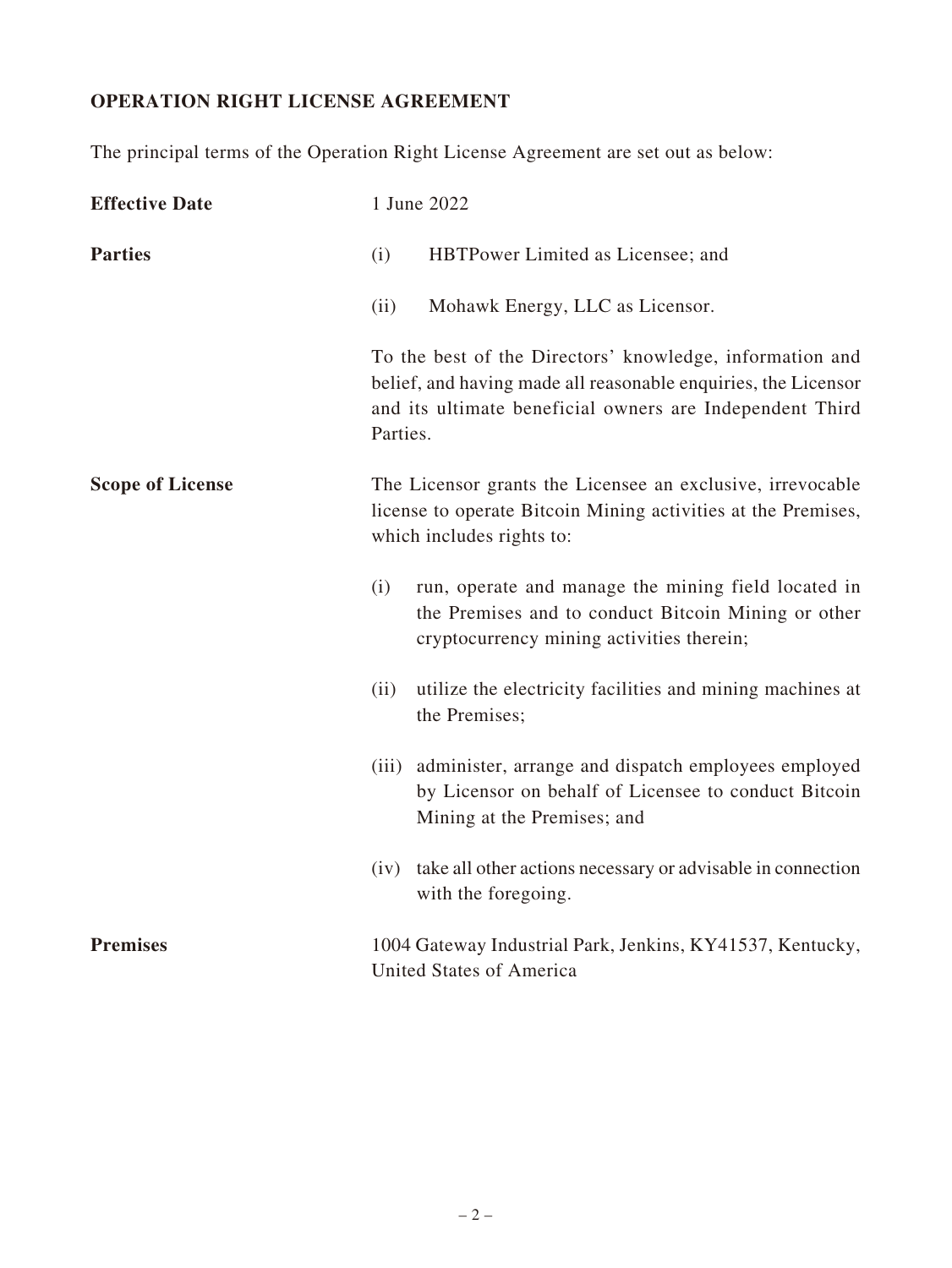**Payments under the Operation Right License Agreement**

In consideration of the license granted by the Licensor, the Licensee shall invest not more than an aggregate of US\$8.0 million (equivalent to approximately HK\$62.4 million) for the procurement, installation and upgrading of electrical infrastructure at the Premises ("**Infrastructure Costs**"). In addition, the Licensee shall pay the Licensor a license fee (the "**License Fee**") consisting of: (i) rental payment for the Premises of US\$50,000 (equivalent to approximately HK\$390,000) per month; (ii) hiring and employment cost of US\$40,000 (equivalent to approximately HK\$312,000) per month; (iii) reimbursement of electricity charges pursuant to monthly utility bills; and (iv) ten percent (10%) of Bitcoin generated by the Licensee's Bitcoin Mining operation during the Term ("**Monthly Revenue Share**") payable monthly commencing from the fourth month after the Commencement Date or when all the mining racks have been fully installed and are operational (whichever the earlier) ("**Initial Operation Period**"). The License Fee will be paid on a monthly basis over the Term.

The Infrastructure Costs, License Fee and Monthly Revenue Share were determined after arm's length negotiations between the Parties to the Operation Right License Agreement, with reference to prevailing market prices and the market standard for the relevant terms and conditions. The Infrastructure Costs and License Fee are expected to be satisfied by the internal resources of the Group in its usual and ordinary course of business.

**Term** A term of eight (8) years commencing from the Commencement Date (the "**Initial Term**"), after which it shall be automatically renewed for a three (3) year period, unless the Licensee has provided the Licensor with a notice of termination at the end of the Initial Term.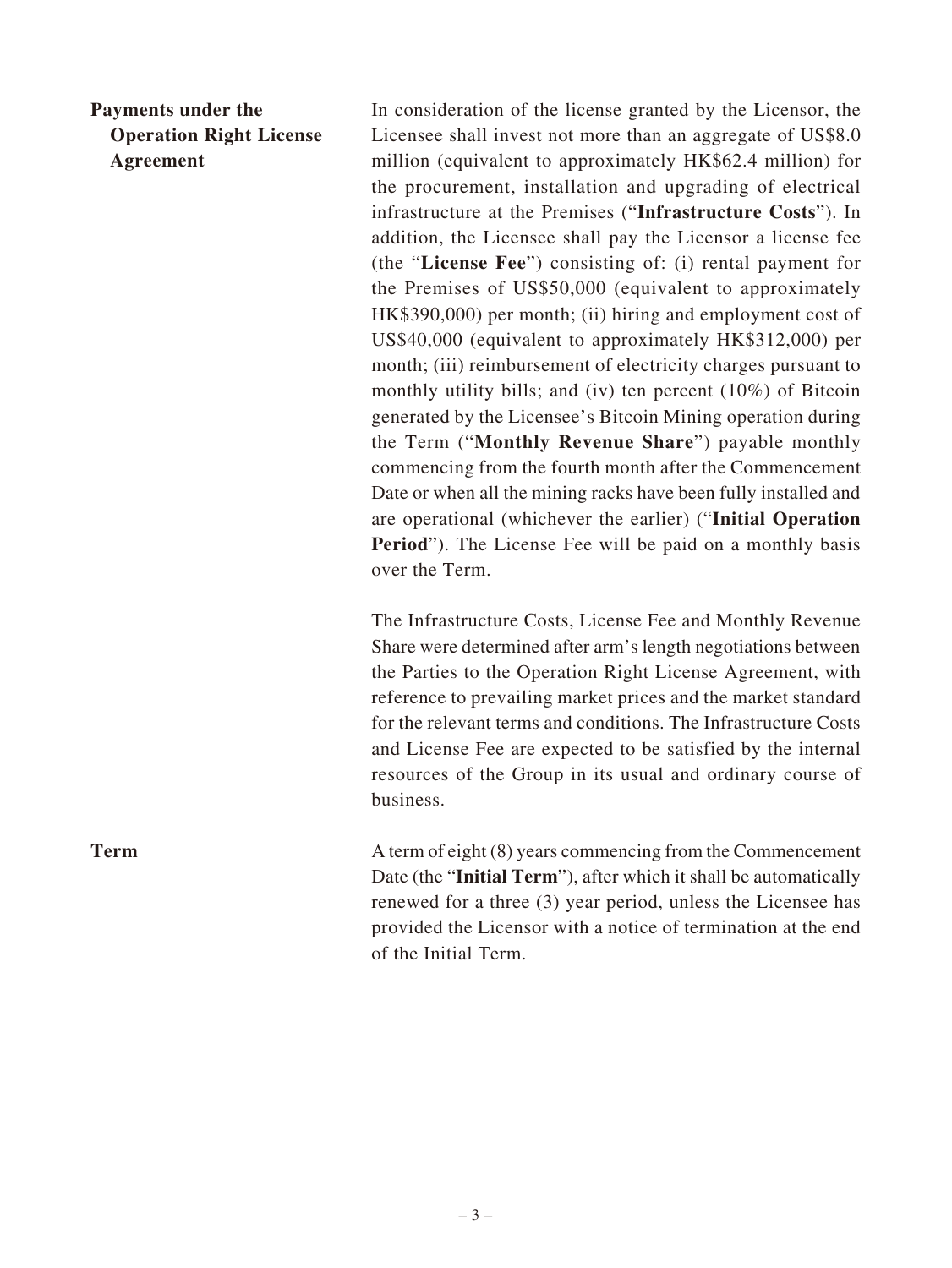| <b>Licensor's Obligations</b> | The Licensee's obligations shall be subject to the Licensor<br>fulfilling the following conditions:                                                                                                   |                                                                                                                                                                                                                                                                                                                                                                                                                                                                                                                                                                                                                                                                                                                                       |
|-------------------------------|-------------------------------------------------------------------------------------------------------------------------------------------------------------------------------------------------------|---------------------------------------------------------------------------------------------------------------------------------------------------------------------------------------------------------------------------------------------------------------------------------------------------------------------------------------------------------------------------------------------------------------------------------------------------------------------------------------------------------------------------------------------------------------------------------------------------------------------------------------------------------------------------------------------------------------------------------------|
|                               | (i)                                                                                                                                                                                                   | the Premises is capable of sustained Bitcoin Mining<br>activities consistent with the Licensee's intended use<br>of the Premises and the conditions, electrical service<br>and facilities at the Premises satisfy the requirements<br>of Bitcoin Mining activities;                                                                                                                                                                                                                                                                                                                                                                                                                                                                   |
|                               | (ii)                                                                                                                                                                                                  | Licensor has entered into a power supply contract with a<br>power supply company for the firm power supply to the<br>Premises and the Premises is installed with appropriate<br>power supply infrastructure to support the Licensee's<br>Bitcoin Mining activities;                                                                                                                                                                                                                                                                                                                                                                                                                                                                   |
|                               |                                                                                                                                                                                                       | (iii) the Premises shall contain a 41,000 square feet plant<br>which shall be appropriately modified to fit the<br>Licensee's Bitcoin Mining operations; and                                                                                                                                                                                                                                                                                                                                                                                                                                                                                                                                                                          |
|                               | (iv)                                                                                                                                                                                                  | the upgrade of Premises' electrical service, components<br>and the overall renovation of the Premises are completed<br>no later than three (3) months after the Effective Date<br>(the "Licensor's Work").                                                                                                                                                                                                                                                                                                                                                                                                                                                                                                                            |
|                               | Upon the Licensor's failure to fulfil any of the foregoing<br>conditions, the Licensee shall have the right to terminate the<br>Operation Right License Agreement with written notice to<br>Licensor. |                                                                                                                                                                                                                                                                                                                                                                                                                                                                                                                                                                                                                                                                                                                                       |
| <b>Licensee's Obligations</b> |                                                                                                                                                                                                       | The Licensee shall operate the mining machines to reach<br>ninety percent (90%) of the mining hash rate of the total<br>capacity of the mining machines installed on the Premises for<br>each consecutive quarterly blocks (the "Minimum Operating<br>Level") starting following the Initial Operation Period. If the<br>actual operation level falls below the Minimum Operating<br>Level, the Licensee shall pay the Licensor the amount of<br>shortfall in proportion to the Monthly Revenue Share from the<br>Minimum Operating Level. Nonetheless, the Licensee shall<br>not be liable for any liability, loss or cost suffered that are<br>caused by force majeure or other events beyond the Licensee's<br>reasonable control. |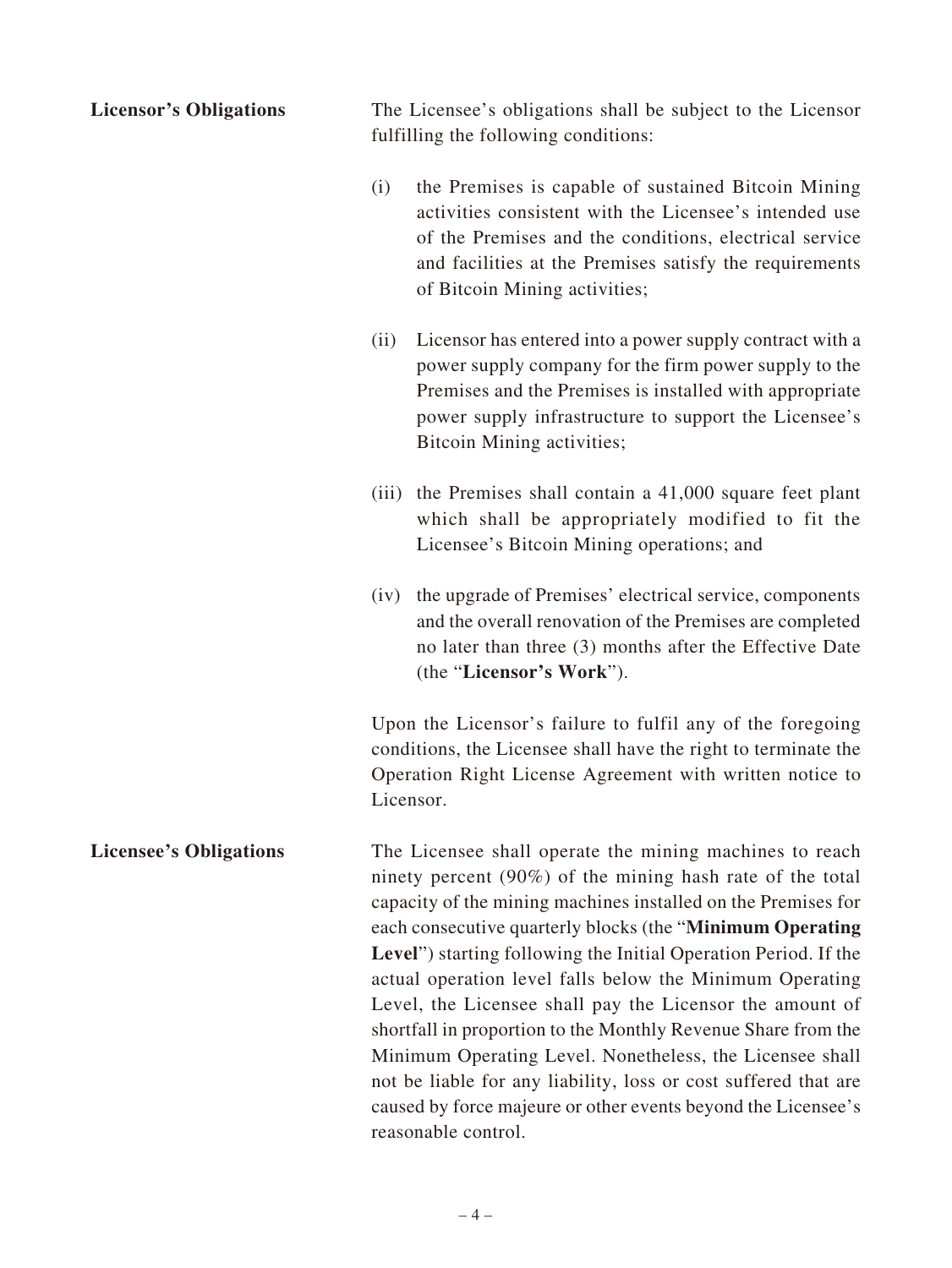## **REASONS FOR AND BENEFITS OF ENTERING INTO THE OPERATION RIGHT LICENSE AGREEMENT**

The Group intends to develop a cryptocurrency mining ecosystem through obtaining a license to conduct Bitcoin Mining operations at the Premises. The license granted and the transactions contemplated under the Operation Right License Agreement will provide necessary resources to meet the needs of the Group's growing cryptocurrency mining businesses, which can generate revenue streams from the cryptocurrency mining activities and further diversify the Group's source of income.

Having considered the objective of the Operation Right License Agreement and the prospective revenue of the Bitcoin Mining operations, the Directors (including the independent non-executive Directors) are of the view that the Operation Right License Agreement was entered into on arm's length basis and on normal commercial terms in the ordinary and usual course of the business of the Group, and that the terms of the Operation Right License Agreement are fair and reasonable and in the interests of the Company and its Shareholders as a whole.

#### **INFORMATION OF THE PARTIES**

#### **The Licensee**

HBTPower Limited, an indirect non-wholly owned subsidiary of the Company, is incorporated in the British Virgin Islands with limited liability and is principally engaged in the business of cryptocurrency mining.

#### **The Licensor**

Mohawk Energy, LLC is incorporated in Kentucky, United States of America with limited liability and is an integrated energy company principally engaged in projects across energy sectors including renewable energy.

#### **LISTING RULES IMPLICATIONS**

As one or more of the applicable percentage ratios (as defined under the Listing Rules) of the transaction under the Operation Right License Agreement exceed 5% but is less than 25%, the transaction constitutes a discloseable transaction for the Company and is subject to notification and announcement requirements but is exempted from independent Shareholders' approval requirement under Chapter 14 of the Listing Rules.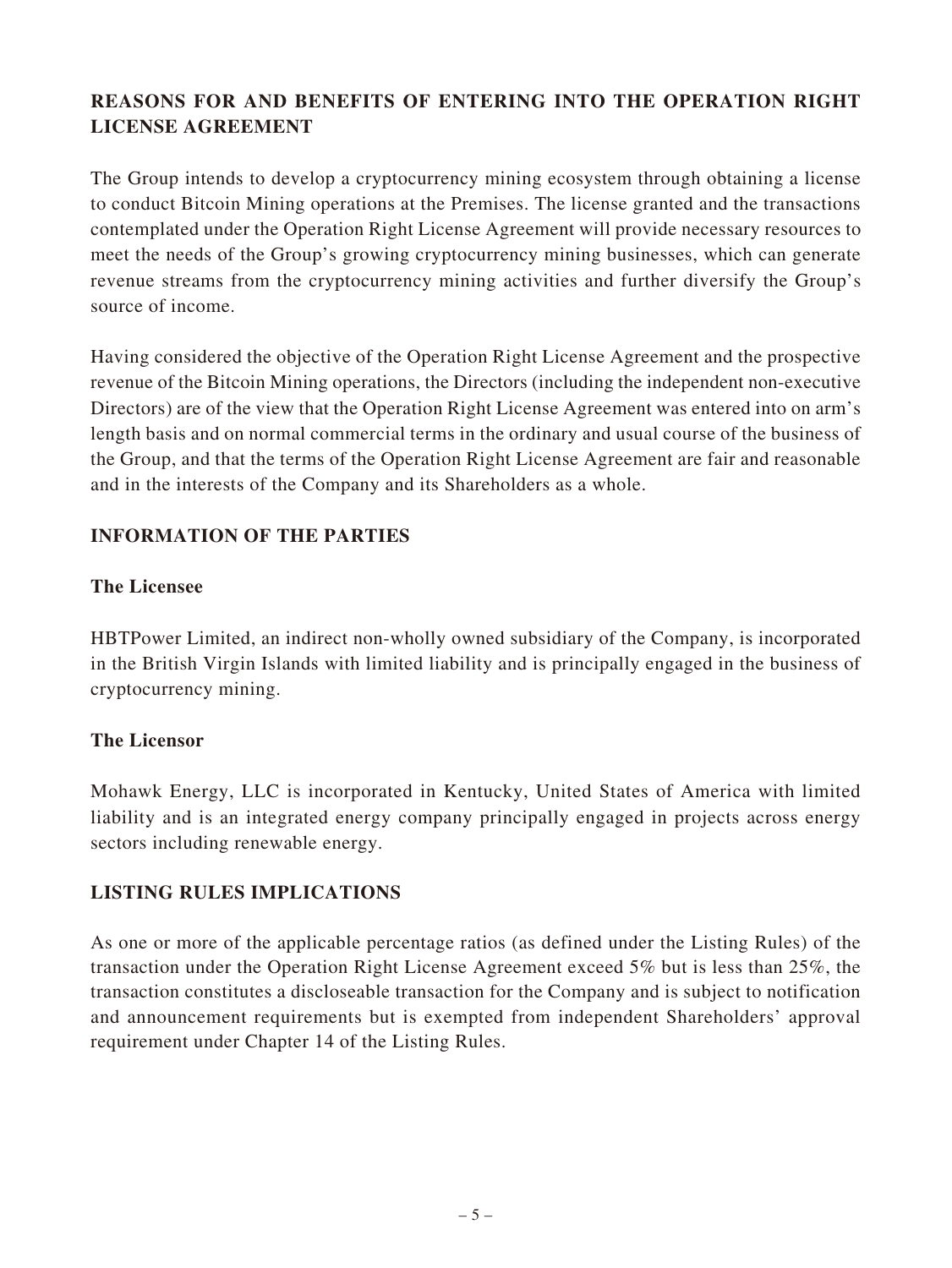## **DEFINITIONS**

In this announcement, unless the context requires otherwise, the following expressions have the following meanings:

| "Bitcoin"                         | Bitcoin, a type of cryptocurrency based on an open source<br>cryptographic protocol existing on the Bitcoin Network;                                                                                                                                                                                                                                                                                  |
|-----------------------------------|-------------------------------------------------------------------------------------------------------------------------------------------------------------------------------------------------------------------------------------------------------------------------------------------------------------------------------------------------------------------------------------------------------|
| "Bitcoin Mining"                  | all activities associated with creating new Bitcoin by solving<br>mathematical puzzles with special mining machines equipped<br>with specialized chips;                                                                                                                                                                                                                                               |
| "Board"                           | the board of Directors;                                                                                                                                                                                                                                                                                                                                                                               |
| "Commencement Date"               | The later of (i) the date on which the Licensee confirms<br>Licensor's Work has been completed in a manner satisfactory<br>to the Licensee; and (ii) the date on which all conditions<br>set forth in the section headed "Operation Right License<br>Agreement-Licensor's Obligations" are fulfilled;                                                                                                 |
| "Company"                         | Huobi Technology Holdings Limited (火币科技控股有限公<br>$\overline{\overline{\mathbb{H}}}$ ), a company incorporated in the British Virgin Islands with<br>limited liability, the shares of which are listed on the Main<br>Board of the Stock Exchange (Stock Code: 1611);                                                                                                                                   |
| "Director(s)"                     | director(s) of the Company;                                                                                                                                                                                                                                                                                                                                                                           |
| "Group"                           | the Company and its subsidiaries;                                                                                                                                                                                                                                                                                                                                                                     |
| "HK\$"                            | Hong Kong dollars, the lawful currency of Hong Kong;                                                                                                                                                                                                                                                                                                                                                  |
| "Independent Third<br>Party(ies)" | individual(s) or company(ies) who or which is/are independent<br>of and not connected with (within the meaning of the Listing<br>Rules) the Company and any directors, chief executives or<br>substantial shareholders (within the meaning of the Listing<br>Rules) of the Company, its subsidiaries or any of their<br>respective associates and not otherwise a connected person<br>of the Company; |
| "Licensee"                        | HBTPower Limited, a company incorporated in the British<br>Virgin Islands with limited liability and an indirect non-<br>wholly owned subsidiary of the Company;                                                                                                                                                                                                                                      |